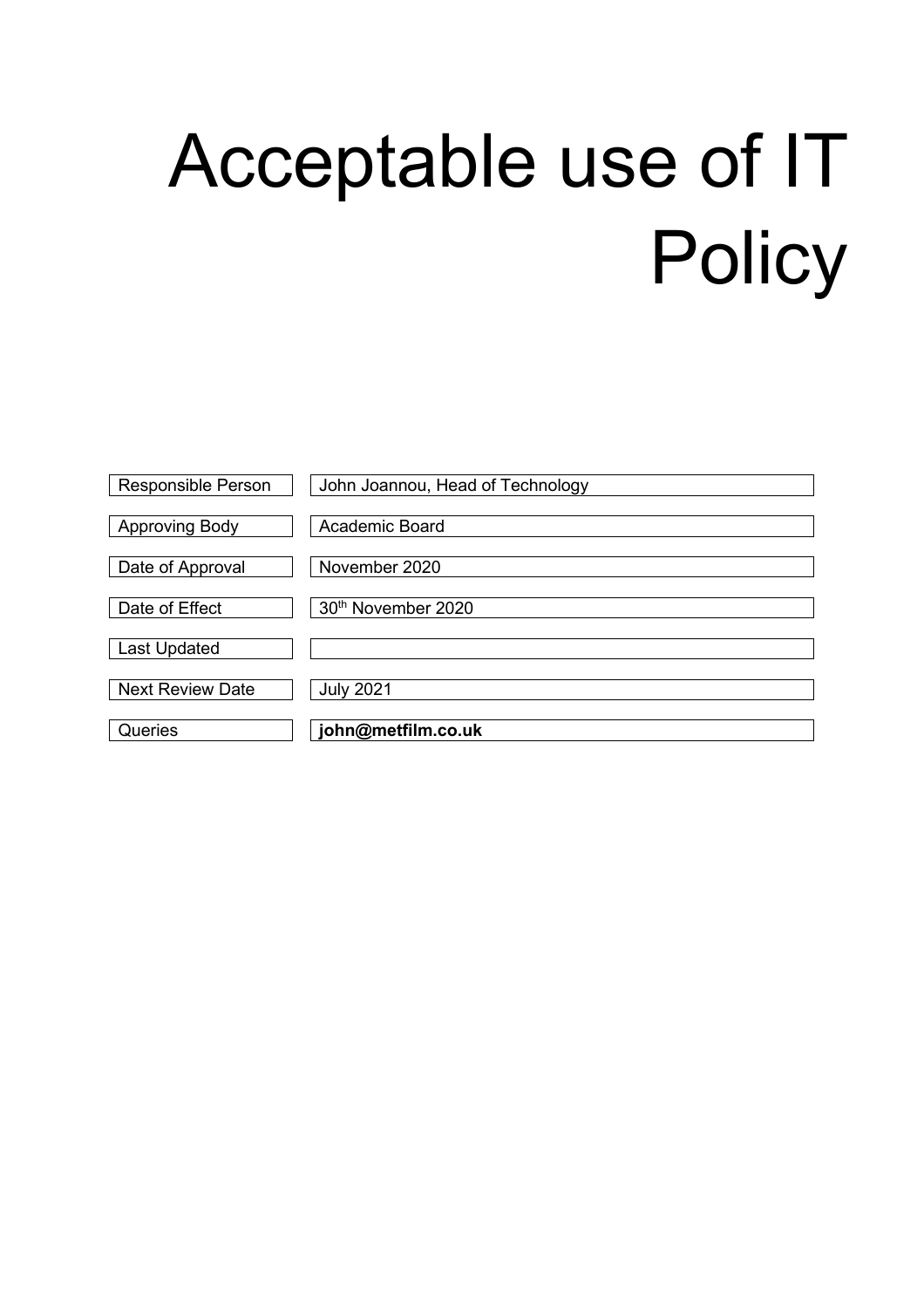Related Polices:

- MetFilm Data Protection Policy
- MetFilm Equal Opportunity & Diversity Policy
- Safeguarding Policy
- Student Disciplinary Policy
- MetFilm School Harassment and Bullying Policy
- MetFilm School Complaints Policy

## **1. Definitions**

- 1.1. "IT Systems" includes central services as provided by MetFilm such as e-mail, networks, internet access, computers, computing equipment and mobile devices, personally owned computers and devices when connected to, or accessed from or via MetFilm facilities,
	- use of remote networks and services, when accessed from or via MetFilm IT Systems;
	- all programmable equipment; any associated software and data, including data created by persons other than users, and the networking elements which link MetFilm Systems.
- 1.2. "users" includes students, staff, workers, honorary title holders, visiting academics and any other person authorised to use MetFilm's IT Systems.
- 1.3. "connected to" means connected either physically or virtually.
- 1.4. "files" include data and software but do not include 'physical' or 'paper' files.

## **2. Purpose and scope**

- 2.1. This policy sets out the standards which apply to all users in their use of MetFilm's IT Systems.
- 2.2. Our IT Systems are provided to users as part of their equipment for work and/or study, namely for learning, training, research, development and administrative purposes. There are, however, risks involved in the use of the IT Systems.

Inappropriate use of the Internet or e-mail could damage the operation, business or academic activities or reputation of MetFilm. Examples of such risks include:

- claims brought against MetFilm because the reputation of other individuals or organisations has been damaged;
- unauthorised disclosure of information, which is confidential to MetFilm or its staff and/or students;
- infringement of copyright, licenses and other rights in MetFilm's and other parties' material (which includes infringement arising from the use of material without the permission of the creator);
- harassment and discrimination claims being brought against MetFilm (caused by offensive or other inappropriate material);
- entering into contracts on behalf of MetFilm by mistake;
- inadvertent breach of contract by MetFilm;
- the introduction of viruses and/or malware to MetFilm's IT Systems.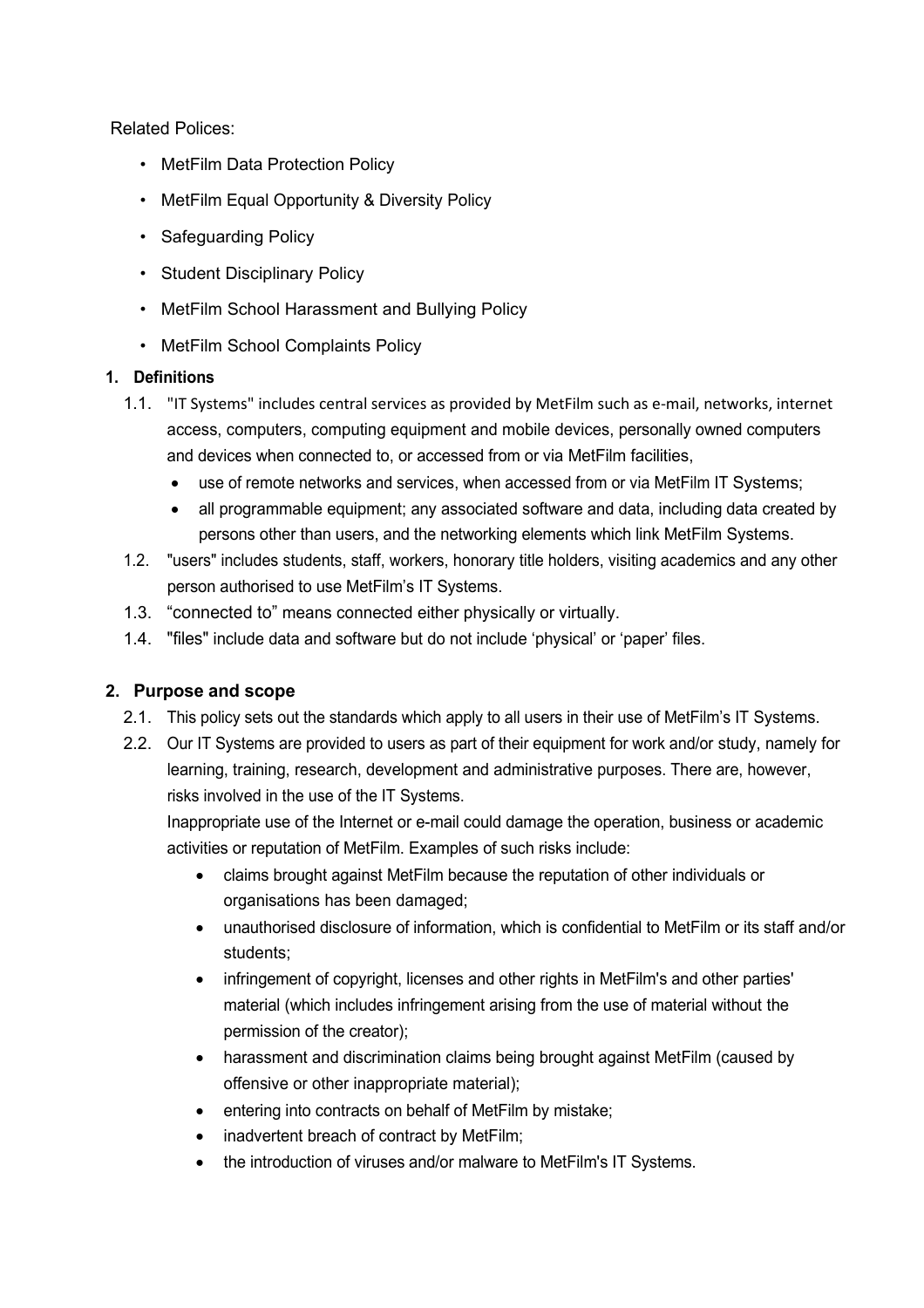- 2.3. This policy is designed to prevent these and other problems and therefore you are expected to be familiar with and comply with the contents of this policy. Users should seek advice and clarity if unsure about whether anything they are considering undertaking might breach this policy.
- 2.4. Failure to adhere to this policy may result in disciplinary action. Please refer to the student disciplinary procedures for further details.
- 2.5. This policy applies to all users in whatever location they are working whether or not on MetFilm premises when interacting with MetFilm supplied systems and resources.
- 2.6. This policy considers the current legal position, but users should be aware that it will continue to change, often at great pace. For this reason, all users must ensure that they update themselves regularly with this policy. In the event of a conflict between this policy and the law, the law will prevail.

# **3. Bring Your Own Device (BYOD)**

- 3.1. MetFilm recognises the benefits that can be achieved by allowing users to use their own electronic devices. MetFilm must ensure that it remains in control of the data for which it is responsible, regardless of the ownership of the device used to carry out the processing.
- 3.2. Users who make use of BYOD must take responsibility for their own device and how they use it. They must:
	- familiarise themselves with their device and its security features so that they can ensure the safety of MetFilm information as well as their own information;
	- invoke the relevant security features;
	- maintain the device themselves ensuring it is regularly patched and upgraded.
- 3.3. All users using BYOD must take all reasonable steps to:
	- prevent theft and loss of data:
	- keep information confidential where appropriate;
	- maintain the integrity of data and information, including that on campus;
	- Take responsibility for any software they download onto their device.
	- Ensure all passwords and security conforms to MetFilm guidelines.
- 3.4. Where it is essential that information belonging to MetFilm is held on a personal device it should be deleted as soon as possible once it is no longer required.
- 3.5. Users should report the loss of any device containing MetFilm data (including email) or any security breach to the Operations and IT departments in accordance with the Data Protection policy.

## **4. Use of Cloud Based and Portable Storage.**

4.1. MetFilm utilises Microsoft 365 cloud storage solutions.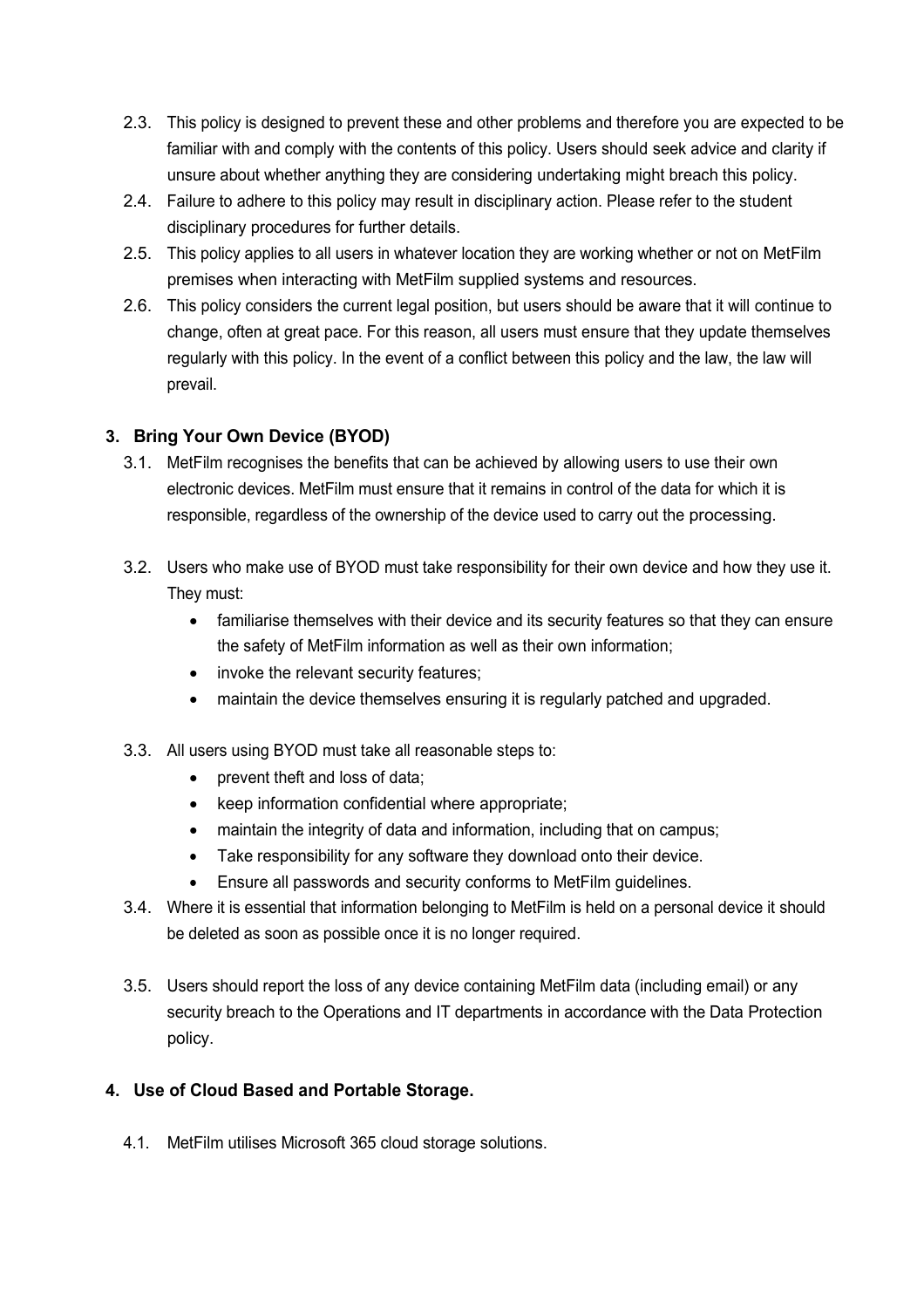- 4.2. No MetFilm data should be stored (particularly confidential or personal information) on any device outside of MetFilm with the exception of devices meeting the security requirements herein.
- 4.3. Use of any external or remote storage systems must conform to MetFilm data storage policies as outlined in this document. This includes;
	- use of appropriate passwords and security mechanisms;
	- that all instances of use are communicated and approved by line managers;

• that all data processed on these devices is done so in line with the MetFilm Data Protection Policy.

## **5. Disabled Students and Staff**

5.1. The IT systems in use are regularly reviewed to ensure they are Inclusive. Please contact MetFilm Students Services for further information on the services we provide to disabled people.

## **6. Usernames and Passwords**

- 6.1. You should keep your password secure at all times and must not reveal your password to anyone else. The use of another person's username and/or password, with or without their permission will be dealt with under the Student Disciplinary Procedures as appropriate.
- 6.2. All users must register the Microsoft Self Service Password Reset (SSPR) function for their Microsoft 365 account. This allows the user to reset their password via a secondary device, alternate mail account or security questions.
- 6.3. Your password must conform to the following.
	- Passwords must be at least 8 characters long
	- Passwords cannot contain your name or user name
	- Accounts are locked after a set number of failed attempts (10 for Office 365). They are reset Via Self Service Password Reset mechanisms for Office 365 accounts or by the MetFilm IT Support Team and Student Services Team for other MetFilm accounts.
	- Your password must include characters from 3 of the following 4 catagories:
	- upper case letters;
	- lower case letters;
	- numbers;
	- special characters ` ~ ! @ # \$ % ^ & \* ( )  $+ = \{\}\ | [ ] \ : " ; ' < ? , . /$

Further advice and guidance on selecting and maintaining your password can be found at [https://computing.which.co.uk/hc/en-gb/.....How-to-create-secure-passwords](https://computing.which.co.uk/hc/en-gb/articles/360000818025-How-to-create-secure-passwords)

## **7. Acceptable Use of MetFilm Systems**

7.1. As a general rule MetFilm IT Systems should be used solely for MetFilm academic and business purposes. Limited use of the IT Systems for personal reasons is acceptable provided that: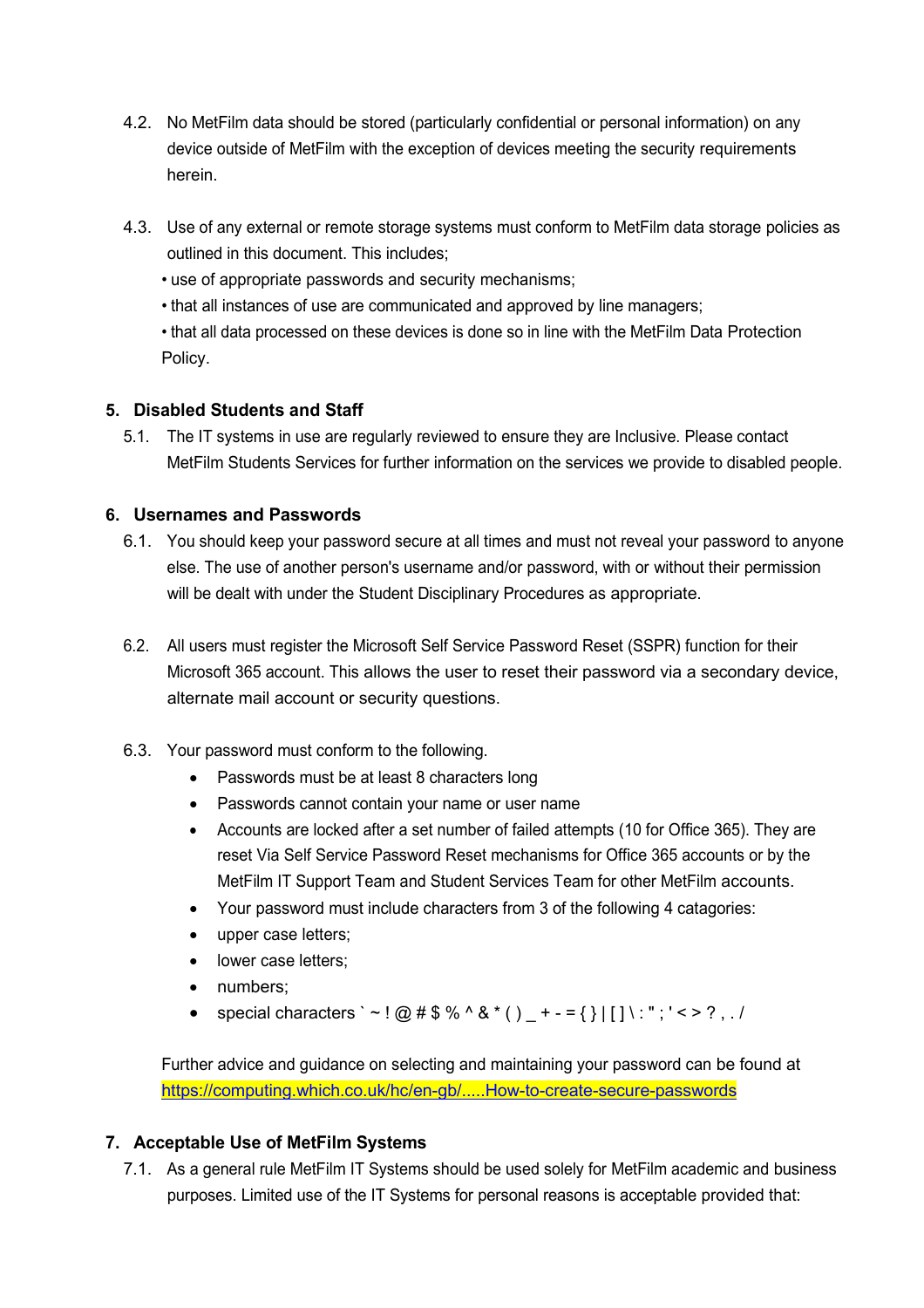- the usage is minimal
- the usage does not affect or interfere with the operation, business or academic activities of MetFilm in any way;
- you do not enter into any contracts or commitments in the name of or on behalf of MetFilm;
- the usage does not commit MetFilm to any costs;
- the usage conforms to the guidelines set out in this policy.
- 7.2. Never send e-mails or access the Internet under a name other than your own name.

## **8. Offensive and other inappropriate material**

- 8.1. You may not use the IT Systems if the purpose or effect of such use is the downloading, viewing, listening to, posting, or circulation of information, e-mail messages, images, audio files or other data which are or which MetFilm may consider to be offensive or inappropriate. This will include material which is or could be perceived as being:
	- obscene or pornographic; or
	- racist, sexist or discriminatory or offensive in any other way (including, but not limited to, on grounds of disability, sexual orientation, age, religion or other protected characteristics); or
	- politically extreme; or
	- defamatory; or
	- untrue, abusive or malicious; or
	- bullying or harassing; or
	- an infringement of the rights of any other person anywhere in the world; or
	- otherwise objectionable.
- 8.2. MetFilm has a duty under the Counter-Terrorism and Security Act (2015), to prevent people being drawn into terrorism. To meet this duty MetFilm's systems must not be used to create, access, transmit or download inappropriate materials as defined under the Prevent legislation. MetFilm reserves the right to monitor, alert and report attempted access to, or dissemination of, such inappropriate material.
- 8.3. The definition of extremist material will be governed by Home Office definitions within the Prevent Guidance (2015).
- 8.4. The question of what constitutes offensive material is not one for the sender to determine it is the effect on the recipient which is important. You should not therefore pass on any material which even risks causing offence to any recipient. For this reason, the circulation of e-mails and other materials containing strong language or offensive jokes is not permitted.
- 8.5. You must report to IT Support (who will treat this concern with sensitivity) any person you know or reasonably suspect to be acting in breach of this section of this policy and take immediate steps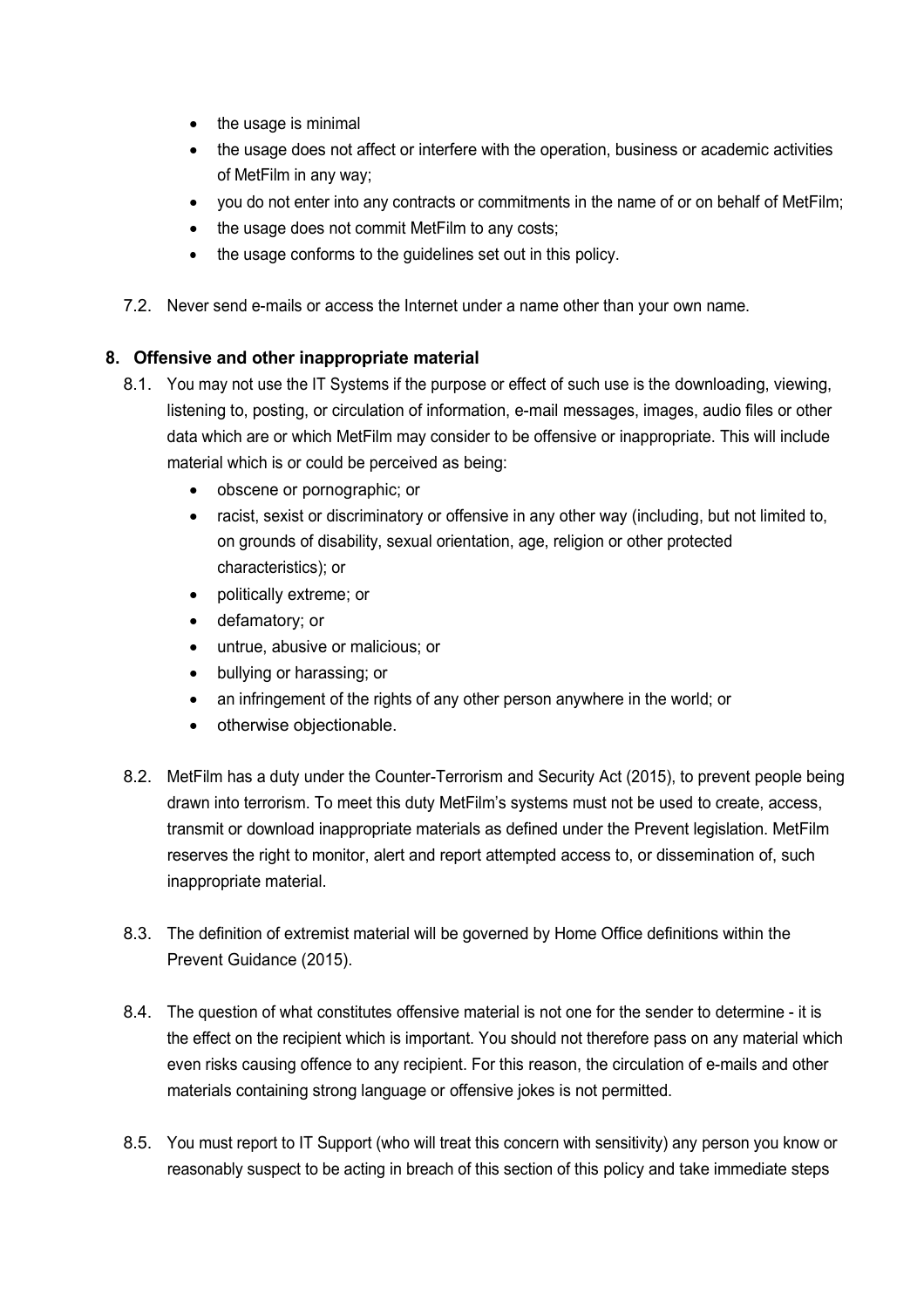to prevent continued access to, or distribution of material from sites, or the sending of e-mails containing offensive or inappropriate material as described in paragraph 8.1.

- 8.6. If you feel that you are being harassed or offended in any way by the use of the facilities by any other student or member of staff (or even by people outside MetFilm), whether or not such harassment or offence is intentional, you should report in accordance with MetFilm Schools Complaints Policy with reference to the MetFilm School Harassment and Bullying Policy.
- 8.7. MetFilm reserves the right to monitor all incoming internet traffic by scanning MetFilm's systems for such material and where there is a systematic or deliberate pattern of misuse, this will lead to formal action under our student disciplinary procedures.
- 8.8. In the event that a user is found to have accessed or received such materials, their IT usage may be examined in detail to ascertain whether usage is part of a systematic pattern of misuse. No disciplinary action may be taken if the misuse is not systematic, as we recognise that users may receive occasional unsolicited messages or access an internet site in error. However, the user must immediately notify IT Support upon receipt of or upon accessing any such material.
- 8.9. In the rare event that visits to obscene or pornographic web sites are required for legitimate academic purposes, permission for such usage must be sought in advance and in writing from relevant Course Leader, with decisions copied to [itsupport@metfilmschool.ac.uk](mailto:itsupport@metfilmschool.ac.uk)
- 8.10. The receipt and/or distribution of such material including the circulation of it to another user or users may also be a criminal offence and MetFilm reserves the right to report any such incidents to the Police.
- 8.11. MetFilm reserves the right to prevent access to materials it feels are inappropriate and also where MetFilm is required to do so by Law, Policy or Statutory duty.

## **9. Acceptable Use of the internet**

9.1. Do not download software, programs, videos, music or other content (even if free) from the web onto MetFilm's IT Systems unless such download is necessary in the proper performance of your duties if you are staff member and even then, do not do so without the prior written/e-mail permission of the IT Support Team. This prohibition extends to screen-savers and games.

#### **10. Acceptable Use of e-mail**

10.1. You are reminded that e-mails are a form of written communication which is permanent, and which may be read by any member of the public. You should therefore always consider whether it is appropriate to use e-mails for the particular communication envisaged. Please note that we may be required to disclose e-mail messages in legal proceedings relating to their subject matter and that the deletion of a message or file may not fully eliminate it from the IT Systems.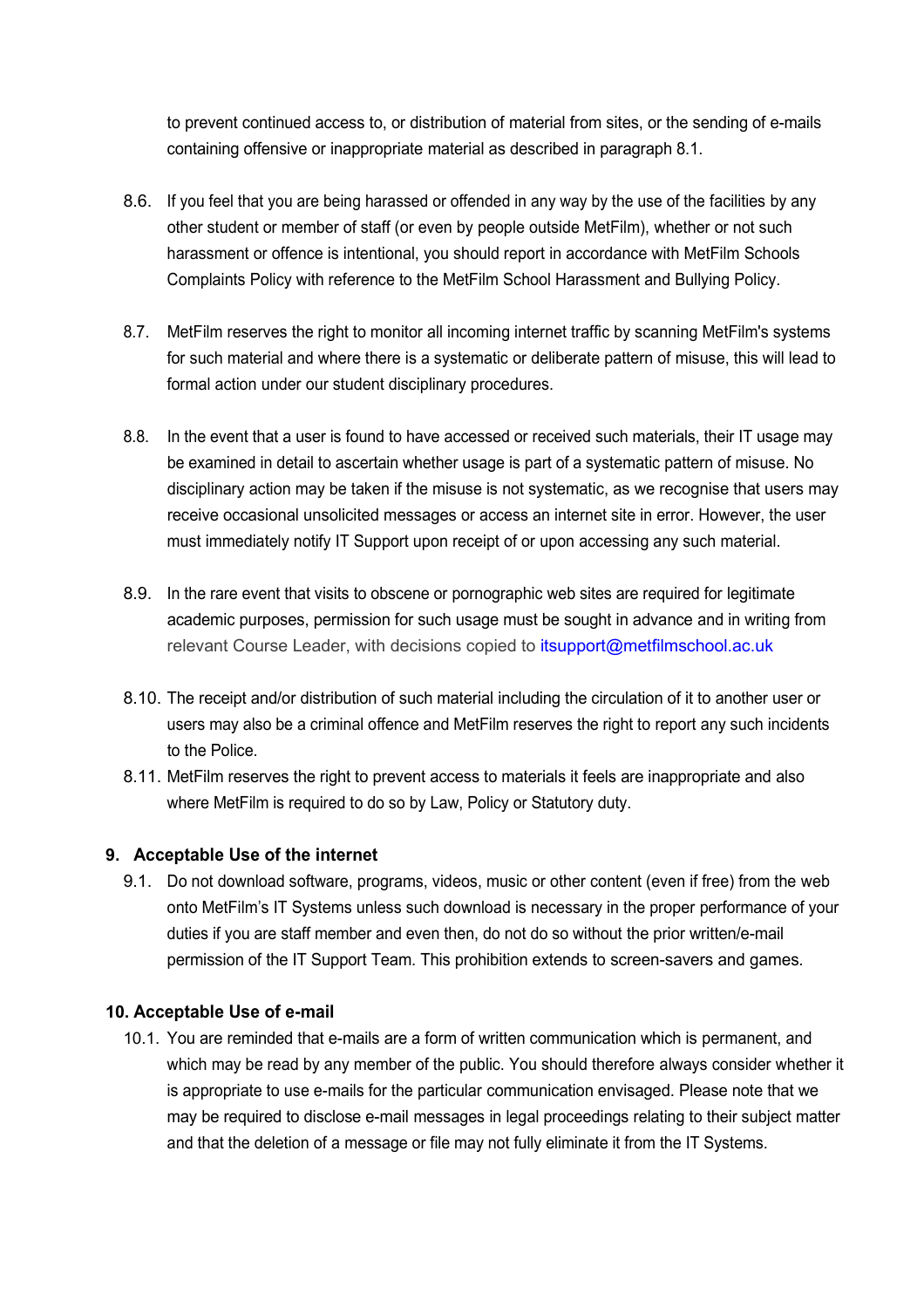- 10.2. If it is necessary to send sensitive or confidential information by email, then care should be taken to provide a reasonable level of protection. You should be as careful about the content of e-mails as you would be with letters. Consider in every case whether the content of an e-mail would reflect well on MetFilm and, in particular, you should make sure that:
	- all contents are accurate and appropriate for dissemination by e-mail;
	- disparaging or unduly critical comments are avoided;
	- you have the authority to communicate the particular information on behalf of MetFilm.
- 10.3. The language of any e-mails you send should be in accordance with the standards of any other written communications and at all times the language used should be appropriate to formal business communications. You should under no circumstances use e-mails to spread gossip or similar information and the prudent test would be for you to write in e-mail form only such matters (and in such language) as would be considered suitable for a letter.
- 10.4. E-mail can sometimes be used as a medium for bullying and intimidating other people. This will not be tolerated. If you are unhappy about something please discuss the matter with your course leader, personal tutor or a member of Student services.
- 10.5. If you generate or forward e-mails to others, you must be very clear as to the intended recipient. The inadvertent dispatch of material to a collective user group, for example, is no different from sending it individually to all those within that group.
- 10.6. Students should not accept or open any file received as an e-mail attachment if you are in any doubt as to its source, as you may spread a virus or malware or compromise you account information. If in any doubt, contact IT Support.

#### **11. Websites**

- 11.1. We have a websites on the Internet, currently situated at
	- metfilmschool.ac.uk
	- metfilmschool.de
	- screenspace.ac.uk.
	- metfilmproduction.co.uk
	- metfilmsales.com

Your use of the website is subject to the terms of this policy and to any terms of use posted from time to time on the website.

11.2. We own or are licensed to use all copyright, other intellectual property rights in and pertaining to the website, its design and content, and all technical infrastructure relating to it. The trademarks and logos displayed on the website are MetFilm's registered and unregistered trademarks or those of others. You should not use any of the trademarks or other material on the website other than in accordance with this policy and any terms of use posted from time to time on the website.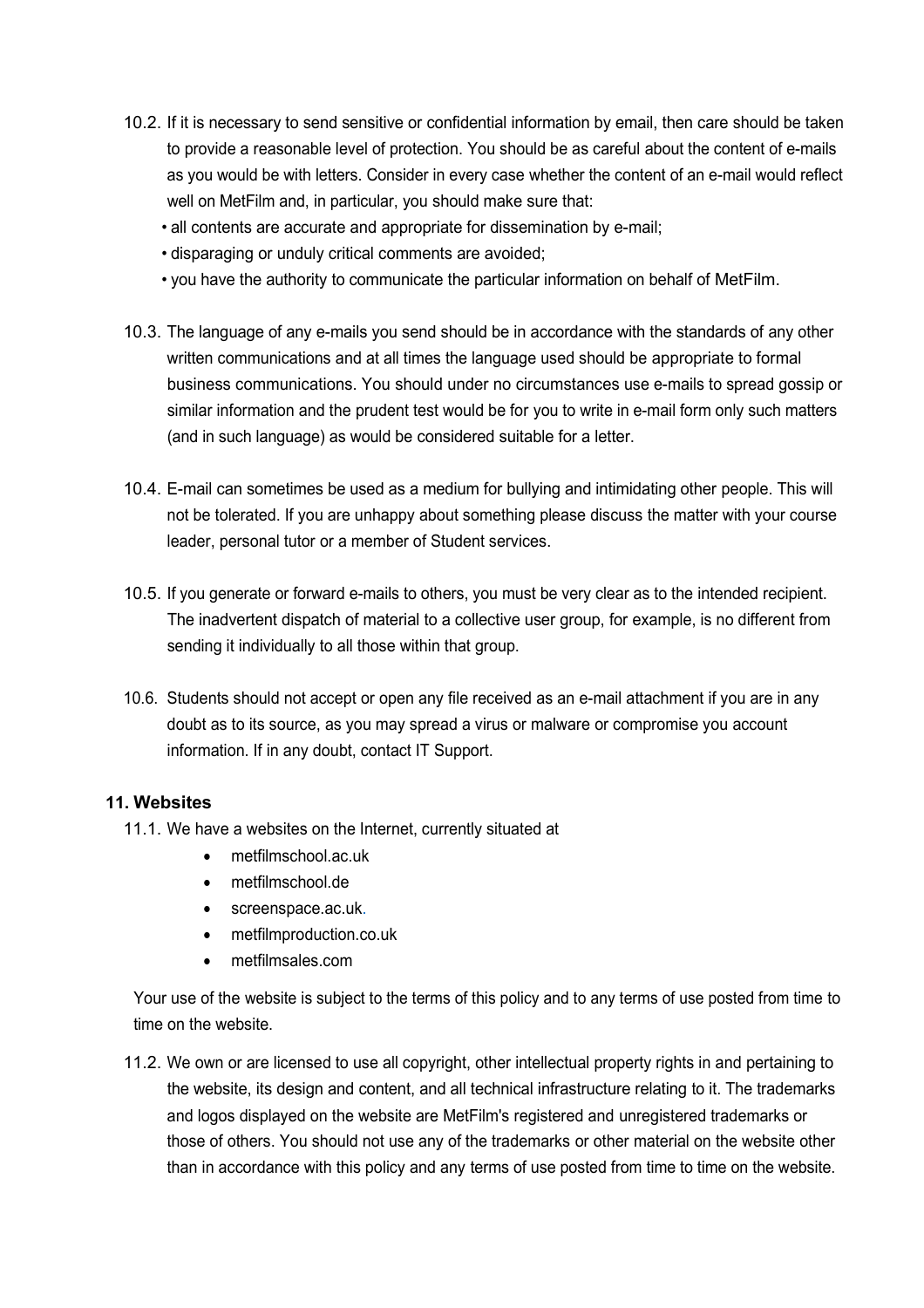## **12. Copyright**

12.1. Use of the IT Systems to copy or transmit any documents, software or other information protected by copyright is prohibited unless the permission of the copyright owner has been obtained. Remember that copyright extends to video, music and images as well as text. In particular, before copying any material from the Internet read the copyright notice on the site and be sure to comply with it. Take care even where the website says you may freely copy any material made available on it, because sometimes copyright or other rights in such material does not in fact belong to the owner of the website or may be restricted to specific uses as such as personal use only or not for commercial use.

## **13. Contracts**

13.1. You should be aware that if conducting dealings with external individuals, firms, companies, organisations or institutions, and other business contacts by e-mail, you could inadvertently create a binding contract on behalf of MetFilm with that external contact. You should only deal with external contacts by e-mail if you are employed and your job requires it. All figures should be typed both in words and numbers so as to avoid expensive clerical errors. Any business e-mails should be checked before despatch as carefully as you would check a written contract containing the same matters.

## **14. Security and Safeguarding the Network**

- 14.1. You are responsible for the security of your laptop or computer terminal and must not allow your equipment to be used by any unauthorised person.
- 14.2. You should ensure any computer you use to access our IT Systems is protected with appropriate anti-virus software which is kept up to date.
- 14.3. If you have cause to be away from your workstation for any period you should log out or lock your equipment, otherwise we will be entitled to assume in the first instance that any material coming from or via your equipment was generated or passed on by you.
- 14.4. In addition to the account security you should ensure adequate physical security of any device left unattended.
- 14.5. The Network must not be deliberately used by a User for activities having, or likely to have, any of the following characteristics:
	- intentionally wasting staff effort or other MetFilm resources
	- corrupting, altering or destroying another User's data without their consent
	- disrupting the work of other Users or the correct functioning of the MetFilm Network
	- denying access to the MetFilm Network and its services to other users.
	- pursuance of commercial activities (excluding in support of MetFilm business). Contact IT Support to discuss your commercial need*.*
	- Any breach of industry good practice that is likely to damage the reputation of the JANET network will also be regarded as unacceptable use of the MetFilm Network.
	- Where the MetFilm Network is being used to access another network, any abuse of the acceptable use policy of that network will be regarded as unacceptable use of the MetFilm Network.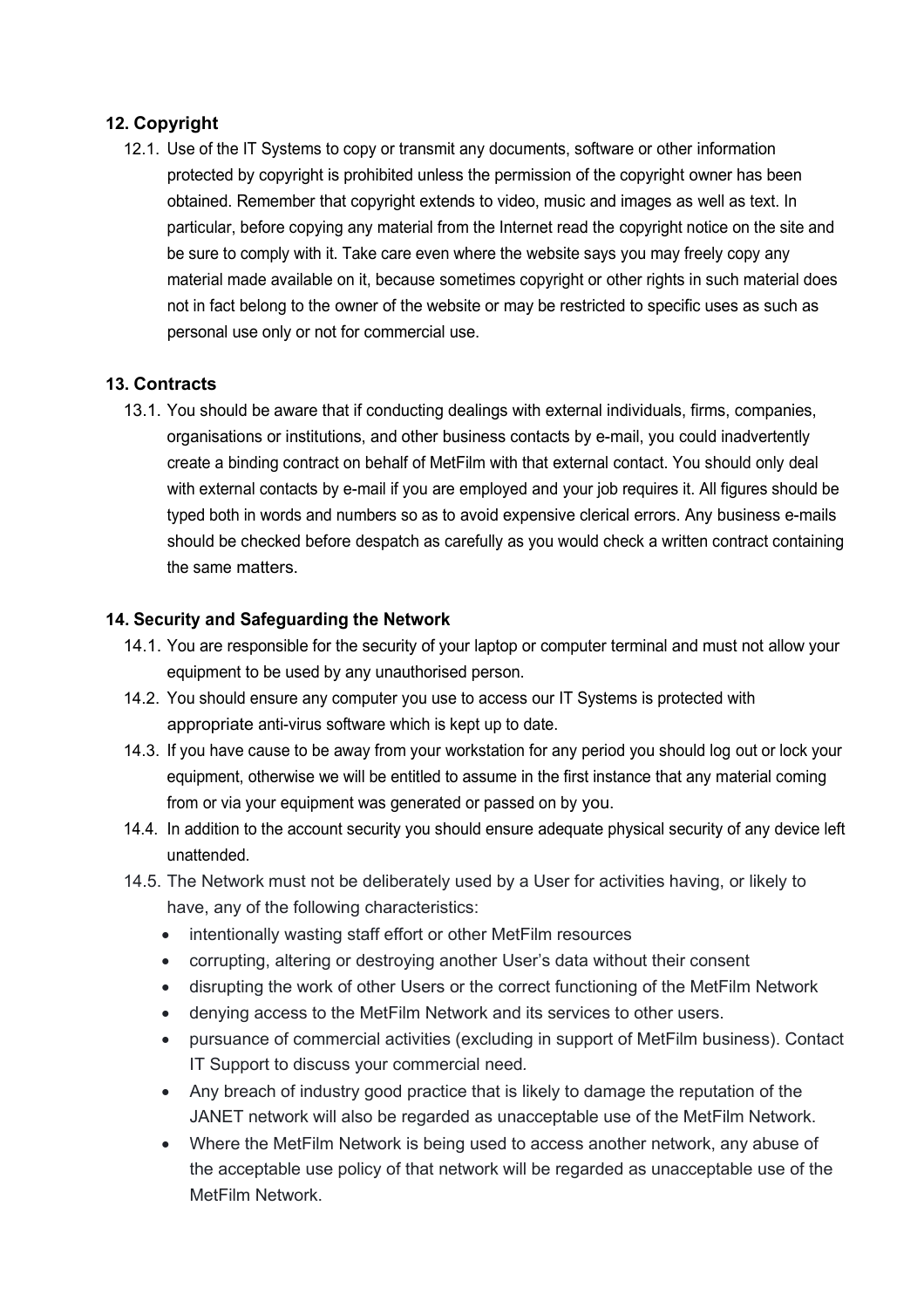- 14.6. Users shall not:
	- introduce data-interception or network traffic logging, password-detecting or similar software or devices to MetFilm's Network;
	- seek to gain unauthorized access to restricted areas of MetFilm's Network;
	- access or try to access data where the user knows or ought to know that they should have no access;
	- carry out any hacking activities
	- intentionally or recklessly introduce any form of spyware, computer virus or other potentially malicious software.

## **15. Software Use and Installation Restrictions**

- 15.1. Software is subject to copyright and licensing restrictions. Software provided by MetFilm should only be used by members of MetFilm for academic, research and administrative purposes, and you should not copy or distribute it to others unless authorised to do so.
- 15.2. Do not install software onto MetFilm's IT systems without obtaining permission from the IT Department. You should not knowingly install software onto any of our IT systems (desktop systems and servers), without obtaining permission from the IT Department.

## **16. Monitoring and Processing of Data on IT Systems**

- 16.1. Subject to the qualifications set out in this paragraph we will treat all messages sent, received or stored using the IT Systems as e-mails which relate to the operation, business or academic activities of MetFilm and neither staff nor students should have any expectation of privacy in any such messages.
- 16.2. We reserve the right to access, review, copy, process, delete or otherwise process any messages sent, received or stored on the IT Systems and to disclose any such messages (or information contained in them) to any person outside MetFilm where this is necessary for any purpose in connection with your employment or study in the following circumstances:
	- to detect the unauthorised use of the IT Systems;
	- to protect the IT Systems against viruses or hackers;
	- to find lost messages or retrieve messages due to computer failure;
	- to assist in the investigations of wrongful acts;
	- to combat or investigate fraud or corruption;
	- to prevent or detect crime;
	- to comply with any legal obligation.
	- to prevent the receipt of unsolicited communications that do not relate to the operation, business or academic activities of MetFilm.
- 16.3. We will take all reasonable steps to avoid opening or otherwise viewing the contents of e-mails which are marked "personal" in the subject heading unless we believe that such action is required in the circumstances set out in paragraph 8. E-mails marked "personal" will be subject to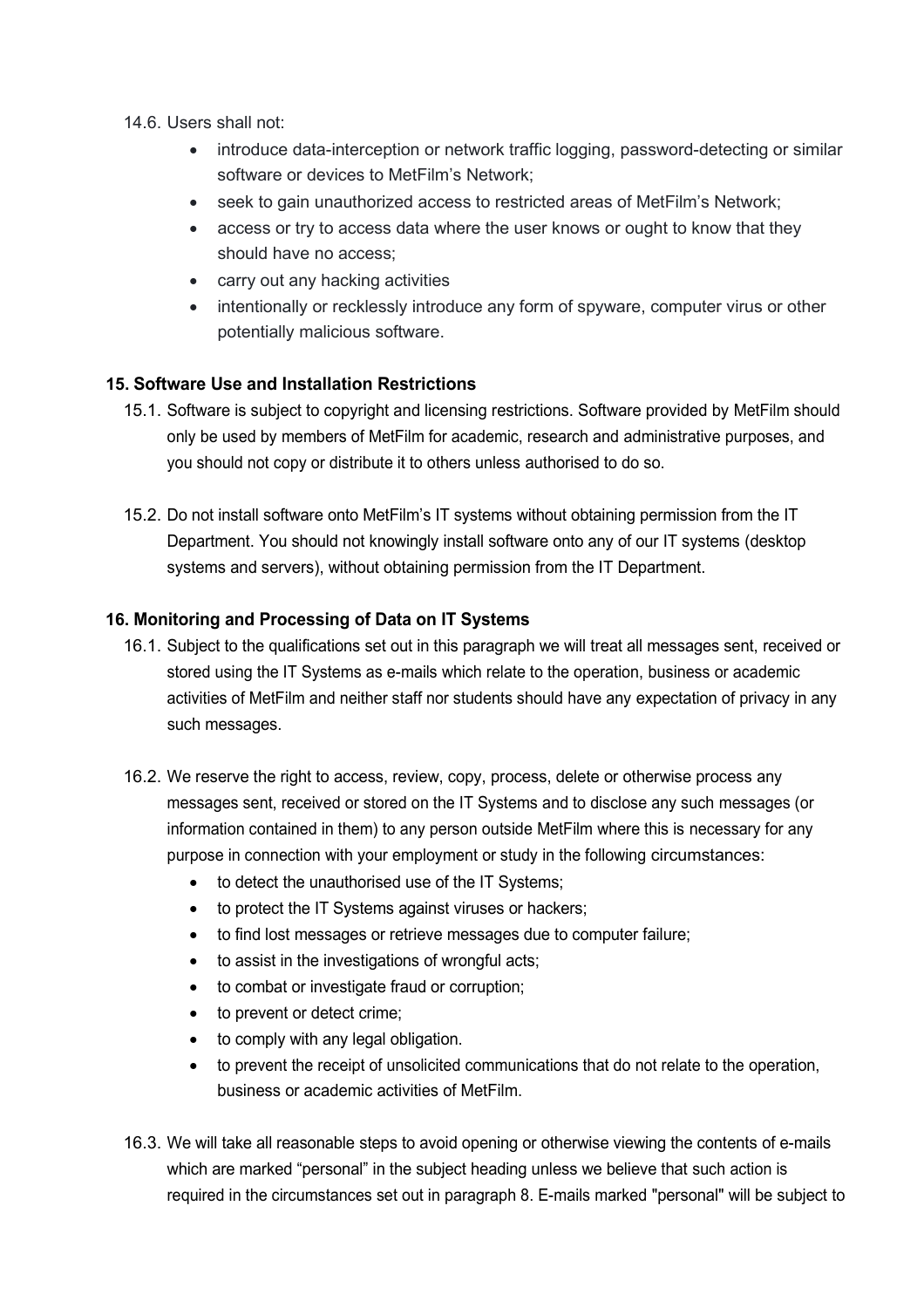traffic monitoring and automated interception to check for viruses in the same way as all other emails sent or received using the IT Systems.

- 16.4. We also reserve the right to monitor students' access to the Internet for any purpose in connection with engagement or study with MetFilm and in the following circumstances:
	- to prevent or detect crime;
	- to detect the unauthorised use of the Internet;
	- to protect the IT Systems against viruses or hackers; or
	- to combat or investigate fraud or corruption.
- 16.5. Where possible, monitoring of e-mail and Internet traffic will be limited to audits and monitoring traffic data unless routine monitoring or auditing justifies more detailed monitoring. However, we reserve the right to restrict access to individual or groups of a website should it be deemed appropriate to do so. Where possible automated monitoring will be used.
- 16.6. Information generated by monitoring Internet access and e-mail traffic will not normally be retained by us for more than one year. You are warned however that copies of all e-mails sent and received using the IT Systems can normally be retrieved after a significantly longer period, whether or not they are marked "personal".

## **17. Data protection**

17.1. You should also refer to our Data Protection Policy which is available on our [https://www.metfilmschool.ac.uk/.../Policy\\_MetFilm\\_DataProtection\\_May2018\\_v2.3.pdf](https://www.metfilmschool.ac.uk/wp-content/uploads/2018/05/Policy_MetFilm_DataProtection_May2018_v2.3.pdf) You are reminded of the need to comply with the provisions of the Data Protection Act 2018, in particular with regard to the need to ensure the security and confidentiality of personal data (that is any information from which a living individual can be identified).

## **18. Leavers**

- 18.1. On leaving MetFilm student e-mail accounts will be disabled/removed or downgraded to 'email only' status for alumni. Leavers will be provided with the date of this action. Access to any other provided software (such as Adobe Creative Cloud) will also be removed.
- 18.2. In the event that it is deemed necessary to disable a user's e-mail account immediately, MetFilm reserve the right to action this without prior notice.
- 18.3. All leavers should therefore make all efforts to remove all documents before the account is closed. MetFilm cannot be held accountable for the loss of documents.

## **19. Discipline**

- 19.1. Failure to adhere to this policy may result in disciplinary action. Please see the relevant student disciplinary procedures for more information.
- 19.2. Breaches of this policy which have serious or potentially serious adverse consequences for the operation, business or academic activities or reputation of MetFilm or the security and integrity of